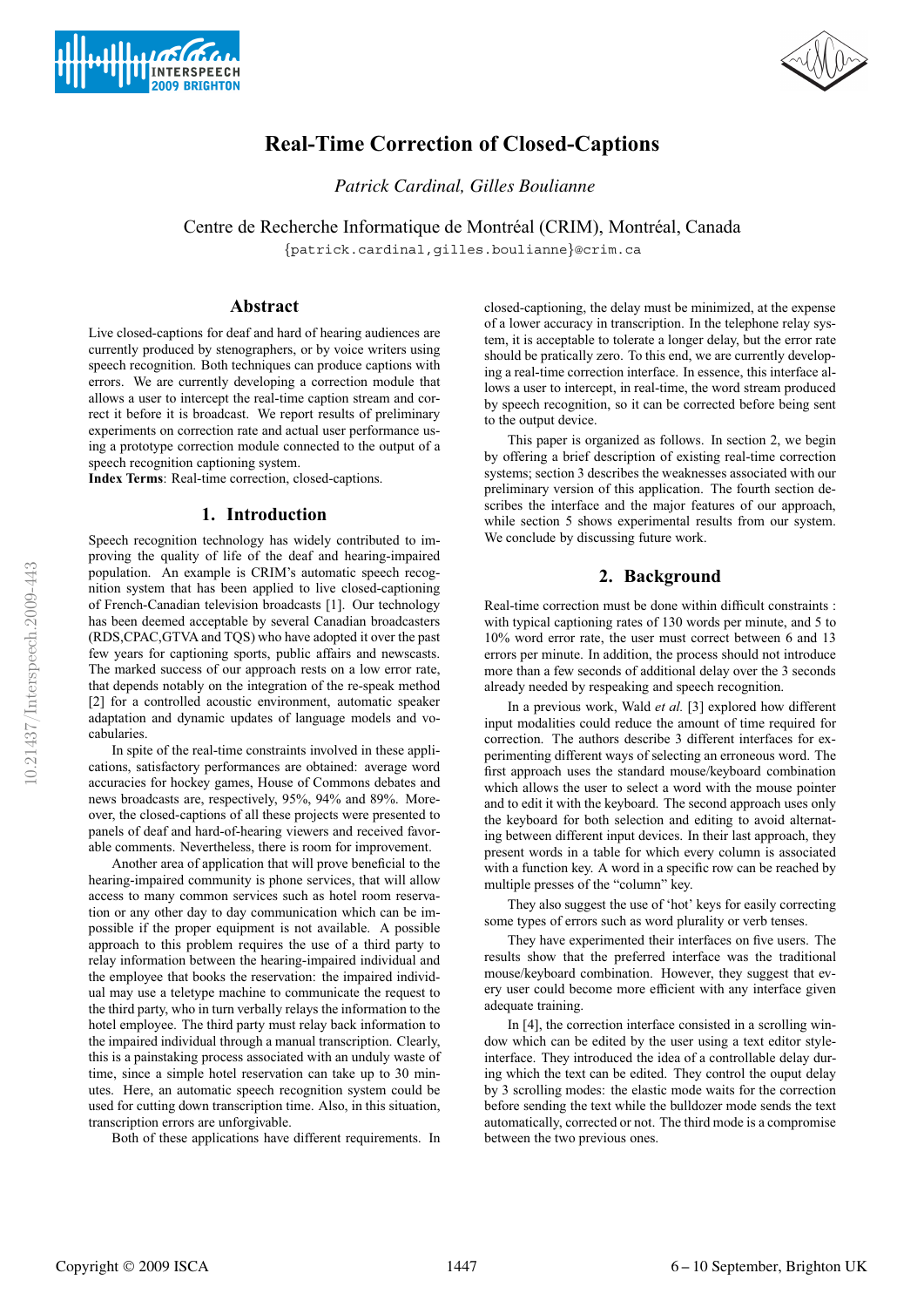Our approach combines characteristics of the two previous systems. We use a delay parameter, which can be modified online, for controlling the output rate but the user can send out text as soon as it is corrected. We also use the standard mouse/keyboard combination for selecting and editing words. It's also possible to navigate through the application using only the keyboard.

To these functionalities, we added a list of alternate words that can be selected by a simple mouse click or a hot key to simplify the editing process and speed up correction time. Manual word editing is still available.

Another distinctive feature of our approach is the fixed word position: when a word appears on screen, it will remain in its position until it is sent out. This allows the user to focus on the words and not be distracted by word-scrolling or any other word movement.

# **3. A first version**

In [5], we introduced our first version of a real-time, closedcaptioning stream correction interface. Users have offered useful criticism of their experience with this original version. We will draw on these observations for the purpose of designing a more user-friendly and efficient version. Significant performance-hindering issues of the first version were:

- 1. Too much movement. In this first version, words were presented individually with a list of alternatives for each one. This approach takes up a lot of space on the screen. The number of words on the screen was limited and thus, the user would move his eyes between the bottom and top of the screen too often.
- 2. Free editing was possible, but difficult. Some types of correction were difficult. For example, when the speech recognition system replaces a word by many smaller words, the correction involved editing a word and suppressing the inserted ones. Since each word was in a different edit box, the operation took too long.
- 3. Fixed delay. Fixed delay was a major drawback. Some section of a transcription may contain numerous errors while another one may be nearly perfect. When there were too many errors, it was impossible to correct all of them and, conversely, when the transcription was very good, it was not possible to take advantage of it.
- 4. The interface supported only the mouse/keyboard combination to apply corrections; this mode of operation is not necessarily the most efficient for everybody.

### **4. Correction Software**

The correction software allows editing the transcriptions by intercepting them while they are being sent to the external device (such as an encoder for a closed-captioning application). Both assisted and manual corrections can be applied to the word stream.

Assisted correction reduces the number of operations by presenting a list of alternate words for the word under consideration (the word with the caret on it), so that a correction can be done with a simple mouse click or by using the associated hot key. Manual correction requires editing the word to be changed and is more expensive in terms of delay. As a consequence, the number of these operations should be reduced to a strict minimum. However, it is not always possible to have the right

word in the alternate word list, especially in the case of outof-vocabulary words which are often replaced by a sequence of smaller words. In this situation, manual editing is the easier way to do the correction.

The user interface shown in Figure 1 has been designed with this consideration in mind. The principal characteristic of the interface is that there is no scrolling. Words never move; instead the screen is filled from left to right, top to bottom, with words coming from the speech recognition, in synchronisation with the audio. When the bottom right of the screen is reached, filling-in starts from the upper left corner again. Note that words are hidden after a certain delay. This feature avoids superposition of words on the screen while giving the necessary context for the user to make the correction.

Words are presented in an edition box which supports usual editing tools such as double-clicking to select a word. It is even possible to do copy & paste in the case of a very common error. Words appear in black while they are editable, and in gray (control is disabled) once they have been sent to the external device. Thus an active "window", corresponding to the interval during which words can be edited, moves across the word groups, while the words themselves remain fixed. Words sent to the external device are displayed in an output box (upper right corner of Figure 1).

Words are editable for a specific delay which may be adjusted according to the situation. However, the text is automatically sent to the external device as soon as the user has finished the verification/correction of a word group. A word group is considered to be completely verified when the user presses the enter key or when the caret is moved out of the edition box by using the arrow key. At the top right corner, the average delay is displayed. Depending on this value and the application, the user can bypass some word groups in order to decrease the accumulated delay.

The selected word can also be deleted by double-clicking on it followed by depressing the delete key. A shortcut, which deletes the word at the caret position has also been added for this purpose. Different shortcut corrections, as suggested in [3], can also be applied by using hot keys: the F1 and F2 keys change the gender (masculin or feminin) of the word while the F3 and F4 keys change the plurality (singular or plural) of the word. These available choices are in principle excluded from the list box choices. These shortcuts are also available on the keyboard by using the function keys.

Two users can run correction interfaces in parallel, on alternating sentences. This configuration avoids accumulation of delays. This functionality may prove useful if the word rate is so high that it becomes too difficult to keep track of the word flow. In this mode, the second user can begin the correction of a new sentence even if the first has not yet completed the correction of his/her sentence. Only one out of two sentences is editable by each user. The synchronisation is on a sentence basis.

#### **4.1. Alternate word lists**

The lists of alternate words are an important factor in the performance of our system. As described in the previous section, the gender/plurality forms of the word are implicitly included and accessible through a simple left/right mouse click or by pressing function keys on the keyboard. Other available forms explicitly appear in the list box. This approach has two major benefits. First, when a gender/plurality error is detected by the user, no delay is incurred from scanning the choices in the list box. Second, since the gender/plurality forms are not included in the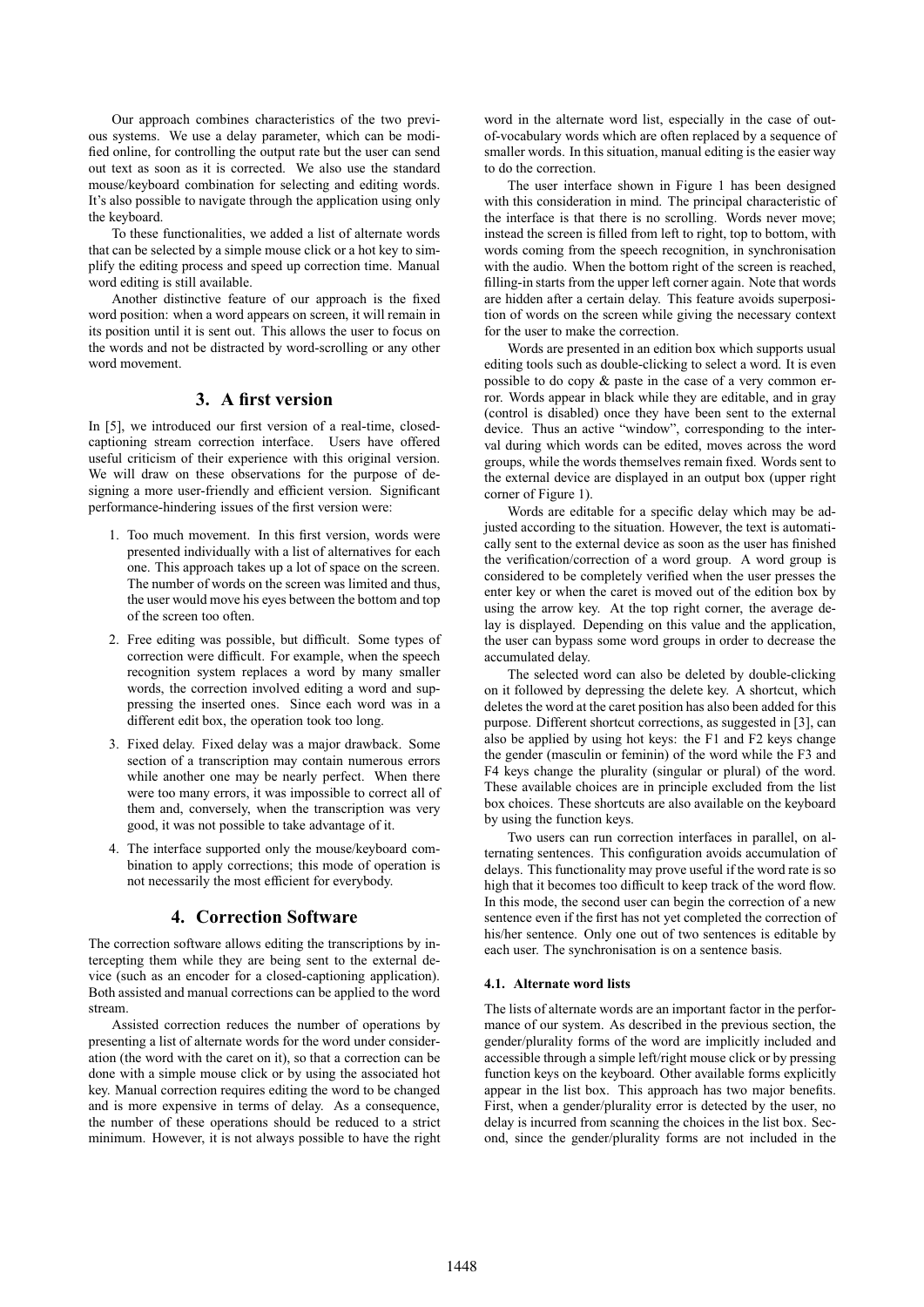$\Box$  $\Box$  $\times$ 

droit. Cette information permet au correcteur de passer rapidement, sans correction,

| Correcteur de sous-titres en Direct |                                                                                                                                                                                                                                                                                                                                                                                                                                      |                           |                    |                                                     |                                           |  |
|-------------------------------------|--------------------------------------------------------------------------------------------------------------------------------------------------------------------------------------------------------------------------------------------------------------------------------------------------------------------------------------------------------------------------------------------------------------------------------------|---------------------------|--------------------|-----------------------------------------------------|-------------------------------------------|--|
| 曙<br>$\mathcal{S}^2$                | Délai:                                                                                                                                                                                                                                                                                                                                                                                                                               | Identification correcteur | Serveur d'encodeur | Port                                                | Délai moyen:                              |  |
|                                     | 10 secondes<br>厂                                                                                                                                                                                                                                                                                                                                                                                                                     | $G$ 0 $C$ 1 $C$ 2         | gtl-reco1          | 5289                                                | 6.30 sec.                                 |  |
|                                     | donc il n' y la plus de délai fixe par contre il y a tout de même un délai maximal pour les situations où cela serait nécessaire<br>à la mise en ondes.<br>le délai moyen est affiché dans le coin supérieur droit. cette information permet au correcteur de passer trapidement , sans correction,<br>délai accumulé est trop grand . [il y a principalement 3 façons de corriger la transcription : [la première est d'utiliser la |                           |                    | 1:groupent                                          | certains groupes de mots s'il juge que le |  |
|                                     |                                                                                                                                                                                                                                                                                                                                                                                                                                      |                           |                    | 2:groupe<br>3:Groupe<br>4:est<br>5: vous<br>6:goûts |                                           |  |
|                                     |                                                                                                                                                                                                                                                                                                                                                                                                                                      |                           |                    |                                                     |                                           |  |

明 Sous-titres

Figure 1: Real-time corrector software.

list box, their place becomes available for additional alternate words.

The main problem is to establish word lists short enough to reduce scanning time, but long enough to contain the correct form. For a given word output by the speech recognition system, the alternate words should be those that are most likely to be confused by the recognizer.

We experimented with two pre-computed sources of alternate word lists:

- 1. A list of frequently confused words was computed from all the available closed-captions of our speech recognition system for which corresponding exact transcriptions exist. The training and development sets were made up of 1.37M words and 0.17M words, respectively.
- 2. A phoneme based confusion matrix was used for scoring the alignment of each word of the vocabulary with every other word of the same vocabulary. The alignment program was an implementation of the standard dynamic programming technique for string alignment [6].

Each of these techniques yields a list of alternate words with probabilities based on substitution likelihoods. Table 1 shows how many times substitutions in the development set could be corrected with a word in the list, for each list and their combination.

To combine both lists, we take this coverage into consideration and the fact that 48% of the words were common to both lists. On this basis, we have constructed an alternate list of 10 words comprised of the most likely 7 words of case 1; the remaining 3 words are the most probable substitutions from the remaining words of both lists.

| Source of alternates     | coverage $(\% )$ |  |
|--------------------------|------------------|--|
| Word confusion matrix    | $52\%$           |  |
| Phoneme confusion matrix | 37%              |  |
| Combined                 | $60\%$           |  |

Table 1: *Coverage of substitutions on development set, for list of 10 words.*

### **5. Results**

In this section we present the results of two preliminary experiments. In the first one, we simulated a perfect correction, as if the user had an infinite amount of time, to determine the best possible results that can be expected from the alternate word lists. In the second experiment, we submitted a prototype to users and collected performance measurements.

#### **5.1. Simulation Results**

The simulation is applied to a test set consisting of a 30 minute hockey game description for which closed-captions and exact transcripts are available. The test set is distinct from the training set and development set used in section 4.1. We aligned the produced closed-captions with their corrected transcripts and replaced any incorrect word by its correct counterpart if it appeared in the alternate list. In addition, all insertion errors were deleted. Table 2 shows the word error rate (WER) obtained for different alternate word lists.

The word confusion matrix captures most of the substitutions. This behavior was expected since the matrix has been